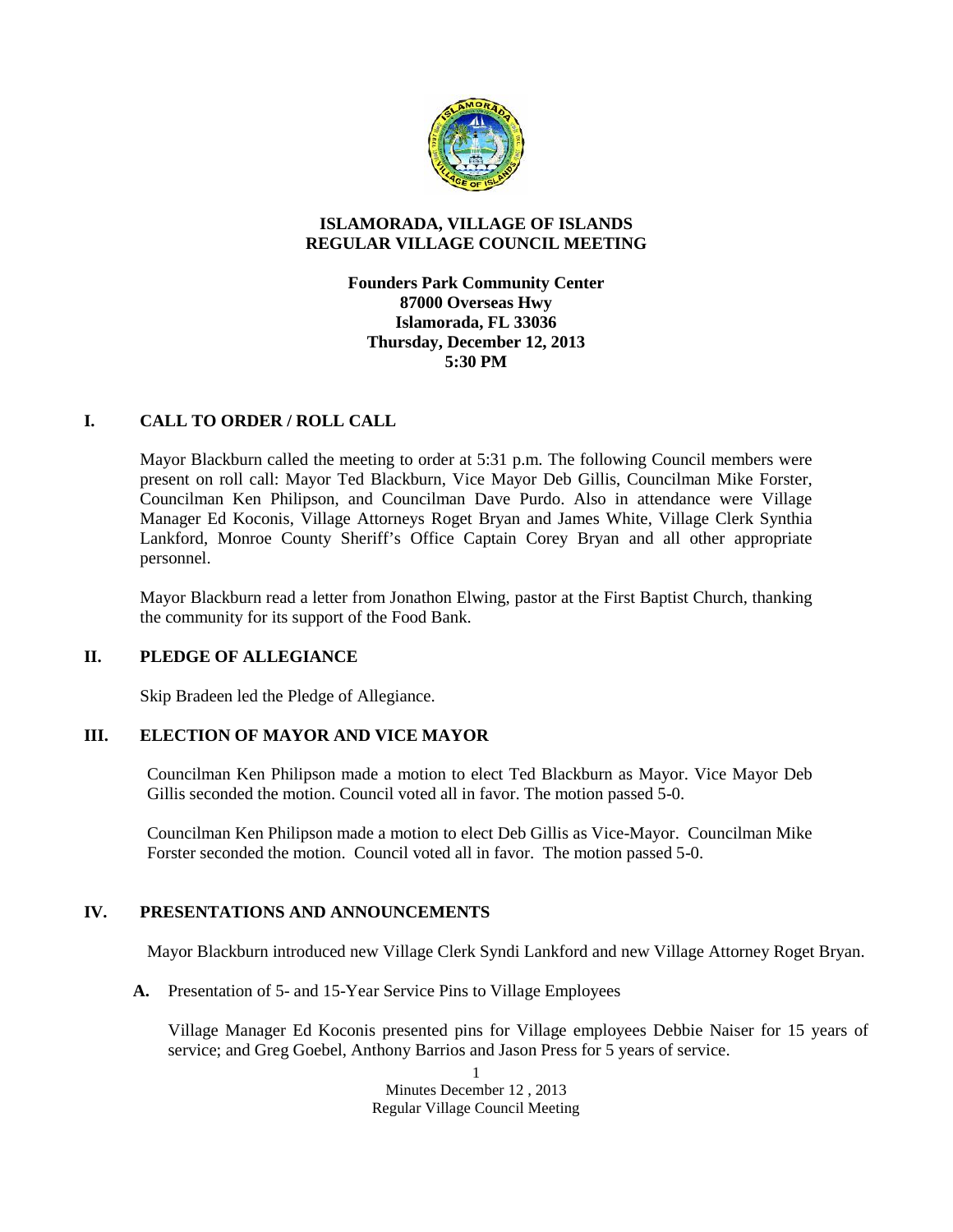**B.** Presentation by Florida Fish & Wildlife Conservation Commission, Regarding Wheel Ditch South of Robbie's of Islamorada (Captain David Dipre, FWC) Captain David Dipre, FWC, spoke about the Wheel Ditch north of Robbie's Marina. Captain Dipre will make a recommendation to the Near Shore Water Regulation Citizens' Advisory Committee at their January 21, 2014 meeting to make the area a slow speed/no wake zone in the interest of public safety.

Mayor Blackburn expressed gratitude for FWC's diligence on the safety concerns of the Wheel Ditch. Councilman Forster inquired on which entity would address any challenges to the area being made a slow speed or no wake zone. Captain Dipre indicated it would be the responsibility of FWC in conjunction with the Park Service.

**C.** Presentation of the Certificate of Completion from the Advanced Institute for Elected Municipal Officials to Councilman Ken Philipson

Mayor Blackburn presented Councilman Ken Philipson with the Certificate of Completion from the Advanced Institute for Elected Municipal Officials.

**D.** Announcement of Santa Parade

Assistant Fire Chief Jason Lyman announced the Santa Parade on Sunday, December 15, 2013.

# **V. PUBLIC COMMENT**

Stan Marguiles encouraged Council to authorize Reynolds' Water to begin the installation of sewers in Venetian Shores. Mr. Marguiles also supports Publix in Islamorada.

Bruce Williams, Advanced Disposal, advised carts for trash and recycling are being delivered, he expects to be finished by December  $20<sup>th</sup>$ . Mr. Williams provided his contact information for any questions; office (305) 853-3433 and cellular (305) 797-1333.

Don Horton asked Council to reconsider the proposed changes to long dock variances. Mr. Horton indicated if the proposed ordinance is adopted there would be no procedures available to receive permission to construct a long dock. Mr. Horton request Council, in consideration of approving the ordinance, exempt anyone that has begun the application process from the proposed changes.

David Makepeace encouraged the Near Shore Water Regulation Citizens' Advisory Committee to meet in the Founders' Park Community Center on January 21, 2014, to allow attendance by the public.

Barry Wray inquired if Council would consider allowing a local business to have fireworks and a band playing until 1:00 a.m. on New Year's Eve.

Harry Delashmut stated the Village Code governing long docks needs reform.

Zee Hopman expressed his agreement that construction of long docks continue to be allowed in the Village.

David Dubriel encouraged Council to continue to allow administrative variances for long docks in the Village.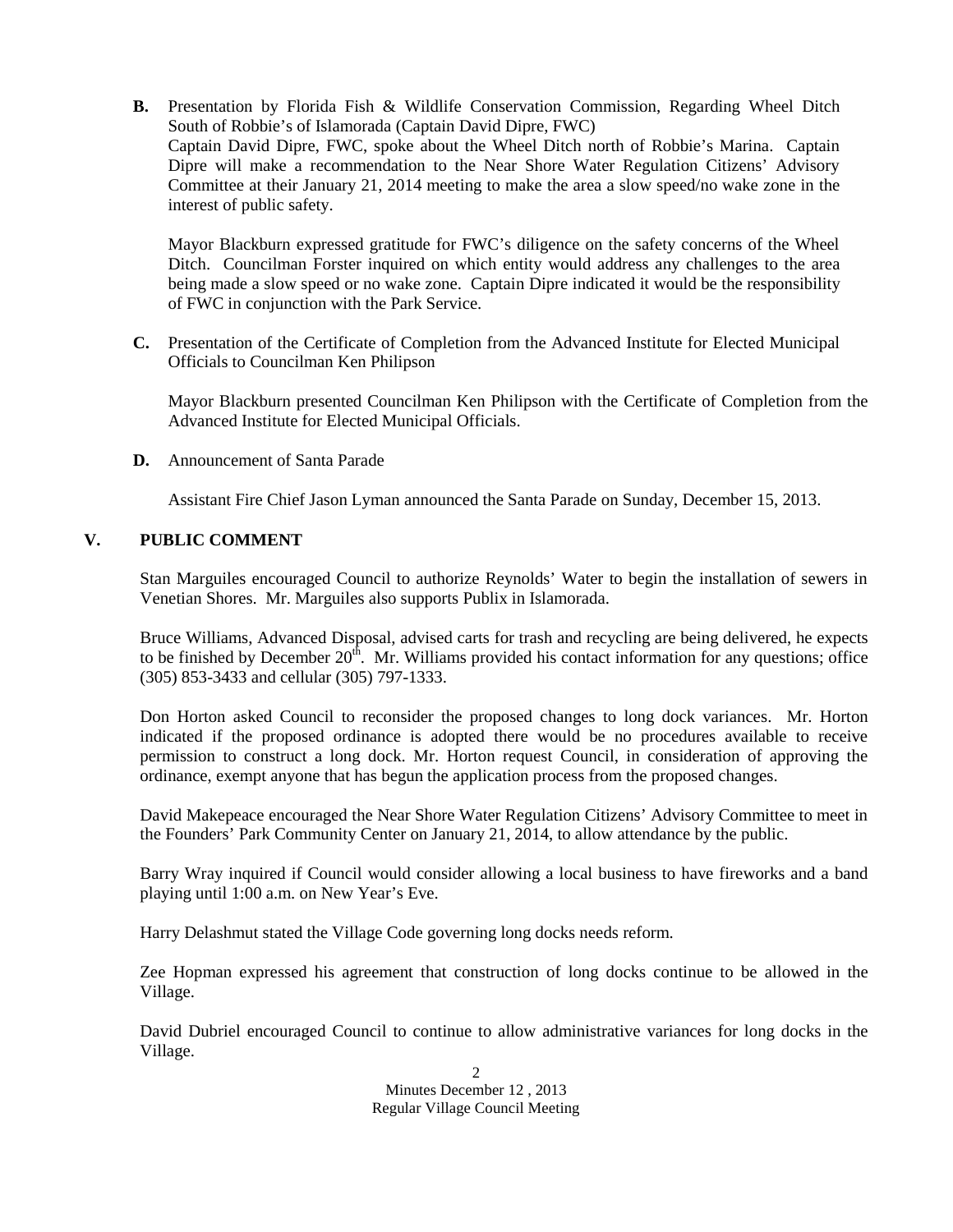# **VI. AGENDA: Request for Deletion / Emergency Additions**

Councilman Ken Philipson made a motion to move Tab's 7, 8 and 9 ahead, following the Consent Agenda items. Councilman Dave Purdo seconded the motion. Council voted all in favor. The motion passed 5-0.

Councilman Purdo pulled his item on TDRs from Mayor/Council Communications.

# **VII. CITIZENS' ADVISORY COMMITTEE UPDATES**

**A.** Proposal Evaluation, Rankings and Recommendations of the Audit Committee for Professional Auditing Services

Mayor Blackburn commended the hard work of the Audit Committee members and presented Proclamations to Jim Grainger, Joe Catarineau and Dick Hagood. The evaluations and rankings of the Committee will be provided by Finance Director Maria Aguilar as Tab 10.

**B.** Workforce/Affordable Housing Citizens' Advisory Committee Update

Chairperson Barry Wray provided the Workforce/Affordable Housing Citizens' Advisory Council update. The Wet Net development will see its first residents move in next week and an official Grand Opening for the public will be held in February. The Committee has selected members for a task force to discuss use of funds received from the CDBG grant. The Committee continues to work on the language in the Workforce/Affordable Housing Trust fund to allow assistance with down payments for Affordable Housing Units.

#### **C.** Local Planning Agency Update

Director of Planning and Development Services Ed Koconis provided the update. The LPA approved the Comprehensive Plan Amendment to eliminate the provision of long docks, by a vote of 4-0, with one abstention. The Text Amendment to the Definition of Hotel and Motel Rooms was discussed in detail, but died for a lack of second after a motion to approve.

# **VIII. VILLAGE MANAGER REPORTS AND UPDATES**

**A.** Mandatory Connections to the Wastewater System

Ed Koconis reported in January 2014 courtesy letters will be sent out Phase I and Phase II property owners as a Notice to Connect within 90 days to the Village Wastewater system. Property owners that do not begin the connection process will be turned over for Code Enforcement action.

# **IX. CONSENT AGENDA**

(All items on the Consent Agenda are considered routine by the Village Council and will be approved by one motion. There will be no separate discussion of these items unless a Councilmember so requests, in which event, the item will be moved to the Main Agenda.)

**A.** Minutes: **TAB 1**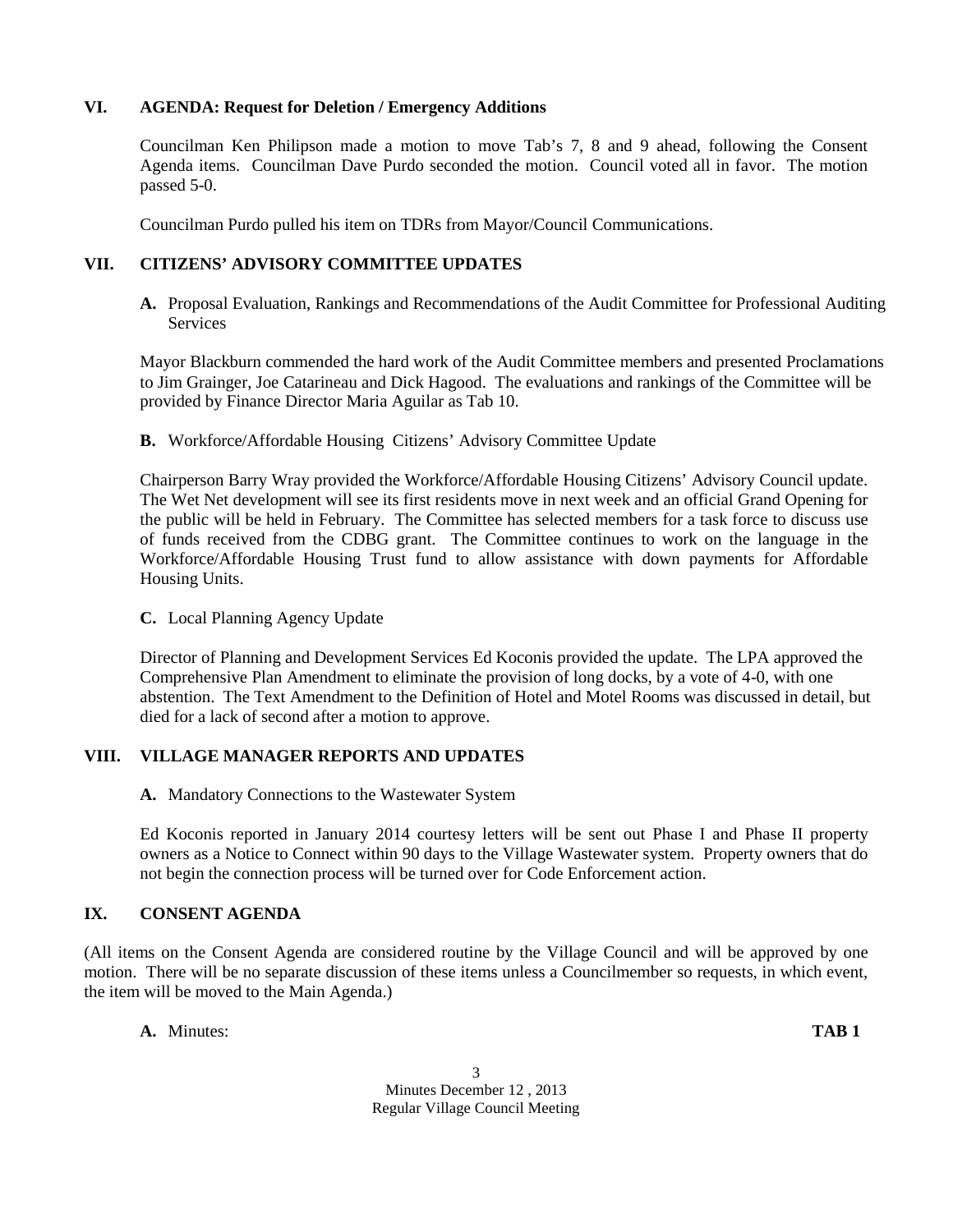March 28, 2013 Regular Village Council Meeting

April 25, 2013 Regular Village Council Meeting

May 9, 2013 Regular Village Council Meeting

May 23, 2013 Regular Village Council Meeting

June 27, 2013 Regular Village Council Meeting

July 25, 2013 Regular Village Council Meeting

August 8, 2013 Regular Village Council Meeting

November 18, 2013 Town Hall Meeting

Councilman Mike Forster offered a motion to approve. Councilman Dave Purdo seconded the motion. Council voted all in favor. The motion passed 5-0.

Councilman Forster requested an item be added to Mayor/Council Communications; regarding a scheduling a Workshop in January regarding IT related programs in the Village.

# **X. QUASI-JUDICIAL**

**A.** Resolution - Application for Major Conditional Use by Equity Development Group LLC **TAB 7**

Village Attorney James White read the quasi-judicial statement. Village Clerk Synthia Lankford swore in the witnesses. Village Attorney James White read the title of the resolution. Council members disclosed all ex parte communications. Village Clerk Synthia Lankford entered into the Official Record the ex-parte e-mail communications received both for and against the development application. Mr. White briefly explained the quasi-judicial hearing procedures to Council. Assistant Director of Planning Cheryl Cioffari presented the staff report to Council, recommending Council approve the application with the conditions listed in the Resolution.

For the applicant; Tim Maloney, District Manager of Publix Supermarkets and former Island Christian School graduate, spoke about Publix's commitment to community involvement and United Way fundraising. Bridget O'Connor, Publix Real Estate Manager, believes the appropriate commercial location has been located in Islamorada for the Publix development. Barnard Danzansky, Managing Member of Equity Development Group introduced the design team members; Land Use Attorney Andy Tobin, Architects Bob Weber, Civil Engineer George Camaro, Landscape Architect Dave Bodker, Traffic Engineer George Galan, and Environmental Studies Harry Delashmut. Mr. Delashmut advised Council that one hundred percent native vegetation was planned for the development. Mr. Danzansky presented a power point presentation (Applicant's Exhibit A) illustrating the evolving iterations to the development to address the Village Planning staff concerns and receive their recommendation for appproval. Mr. Danzanksy explained to Council that Publix will be beneficial to the community, create one hundred year round jobs and increase the tax base. George Galland provided Council a synopsis of the traffic study.

Mayor Blackburn opened public comment for those in favor.

Hobie Kostyk spoke in favor of allowing Publix in Islamorada.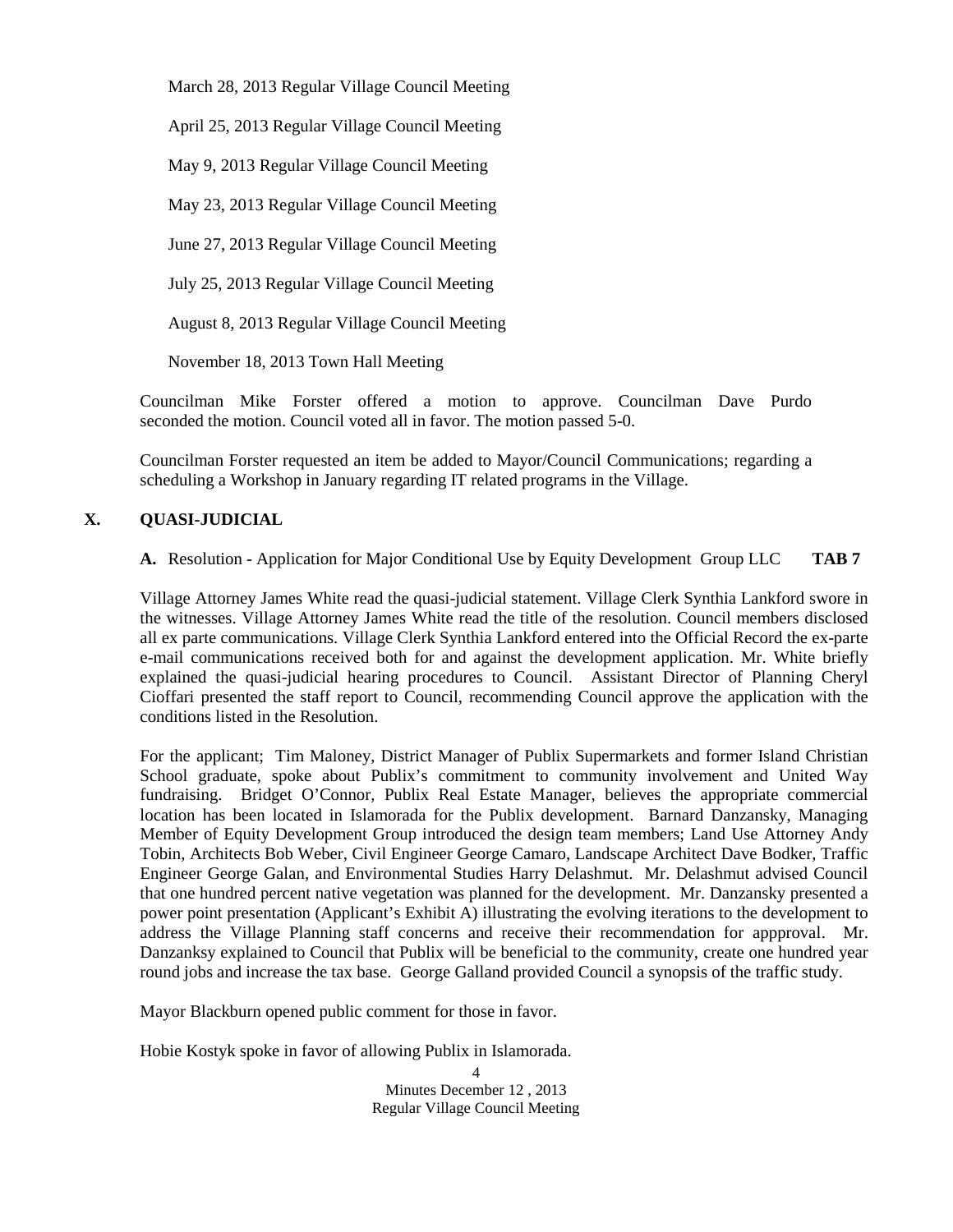John Curd expressed support of Publix and believes it is a good location for the project.

Bernie Kay stated Islamorada needs a grocery store, and the jobs created would be beneficial to unemployed residents and young people.

Frank Kulisky supports approving the Publix application.

Clay Crockett believes the Village should take the opportunity to revitalize vacant commercial buildings and indicated his family would appreciate shopping at Publix in Islamorada.

Stephen Pearse advised that it is a major inconvenience for the citizens not to have a local grocery store and that he whole heartedly supports a Publix in Islamorada.

Walter Mason, resident of South Hammock Road, believes Publix has done their jobs in complying with Village regulations and indicated neighbors he spoke to are in support of the project.

Mayor Blackburn closed public comment for those in favor.

Mayor Blackburn opened public comment for those opposed.

Tucker Gibbs, representing K.I.P.P.S. (Keep Islamorada Prosperous, Peaceful and Safe) and neighboring property owners Laurie and Meg Blair, Jerry Lear, Dan and Nancy Phair, Juanita Russell Knudsen, Richard and Mary Russell spoke against the development. Mr. Gibbs states his clients object to the Major Conditional Use project for three reasons (1) the application is not complete, critical aspects of the proposed site plan are not in the application for Council for consideration, (2) the proposal is not consistent with applicable provisions of the Village's Comprehensive Plan and (3) the proposal is not compliant with the Village's Land Development Regulations, in particular the parking requirements. Mr. Gibbs testified his calculations of gross floor indicated an additional forty parking spaces are required for the proposed development to be in compliance with the Village's Land Development Regulations. Neighbor's Exhibit 1 and Exhibit 2 were entered into the record, drawings illustrating Mr. Gibbs calculation of gross floor area. Mr. Gibbs requested the definitions section from the Florida Building Code, regarding gross floor area, be entered into the record as well. In summation Mr. Gibbs stated the project is out of scale, too big and too intense, that is inconsistent with the City's Comprehensive Plan and requested Council vote to deny the application for Major Conditional Use.

Mark Alvarez, Professional Planner, presented a power point presentation, Neighbor's Exhibit 3, entitled, "Publix, Overseas Highway North of Russell Street, Major Conditional Use Application, Review Consistency and Compatibility." Mr. Alvarez agreed with Mr. Gibbs parking assessment, in his interpretation of the Village code forty additional spaces are required to be in compliance. Mr. Alvarez believes the noise, smoke and odors associated with a high intensity commercial use is incompatible with the residential neighborhood.

Beth Kaminstein encouraged Council to maintain the charming small town character of the Village and reject behemoth commercial developments. Ms. Kaminstein stated historically 10,000 square foot was the maximum allowable for commercial developments.

Chris Zishka expressed concern over the noise and traffic that would be generated behind Publix and the negative impact to the surrounding residents.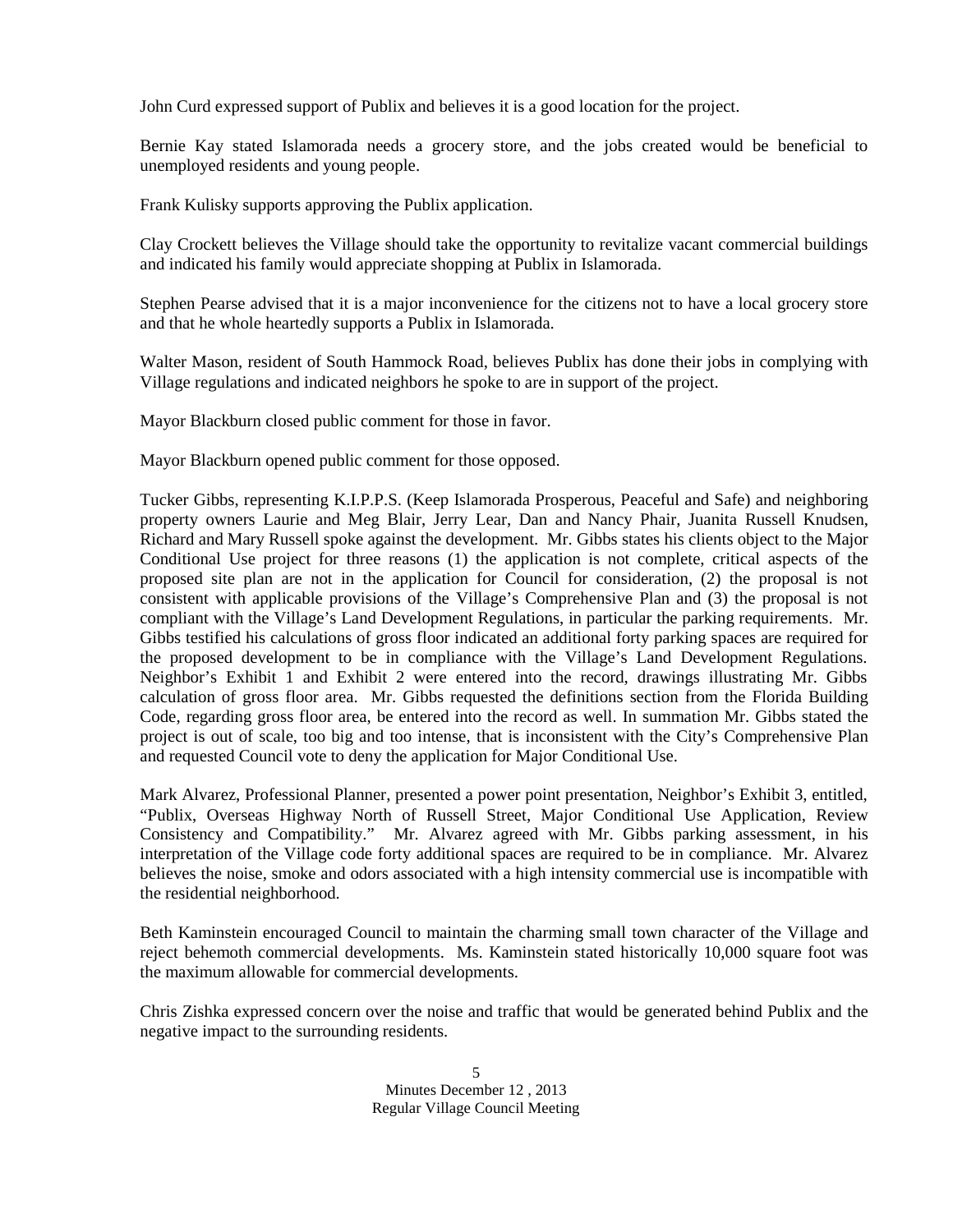Ann Wittwer advised Council that the developer had initially offered to purchase her property but never offered a contract and has ceased communications. Ms. Wittwer is worried about the location of the proposed wastewater treatment facility and the noise that will be generated by delivery trucks.

Dave Feder appealed to Council to maintain the small town feel of Islamorada and stated the proposed development does not comport with our community.

Robert McClung stated commercial development does not attract tourism and Publix would not bring arts or culture to our town.

Gerry Lear spoke about the noise that would be generated by trucks at night and worries the proposed temporary sanitation facility becoming permanent.

Suzy Feder voiced concern over retail chain stores overrunning small businesses, and believes commercial development should not be located in residential areas.

Linda Makepeace stated she is afraid of the traffic problems that will occur as motorists navigate the center lane to merge into northbound traffic.

Chris Calderwood spoke about the negative effects of the proposed development including noise, trash, light pollution, traffic and decreased property values.

Meg Blair communicated her desire to maintain Islamorada's small town charm and does not believe a large supermarket enhances the character of the Village.

Tony Hammon stated he believes Publix would be a good neighbor to the Island Christian School and community at large, but is concerned over the safety of his students.

George Geisler expressed concerns over the traffic hazards and the safety of the students at Island Christian School.

David Makepeace commented about the potential for increased accidents caused by commercial traffic entering the highway.

Mayor Blackburn closed public for those opposed.

Mayor Blackburn opened general public comment.

Deborah Heald advised Council the properties proposed for the Publix development have always been commercial. Ms Heald believes Publix would be a good neighbor.

Janine Spaulding spoke in support of Publix.

Mayor Blackburn closed general public comment.

Mayor Blackburn inquired if staff had any rebuttal comments.

Assistant Director of Planning Cheryl Cioffari clarified the Village Land Development Regulations Section 30-32 contain a definition of floor area non-residential which was used to calculate the required parking spaces. Ms. Cioffari affirmed the Village Comprehensive Plan limits, but not prohibit, high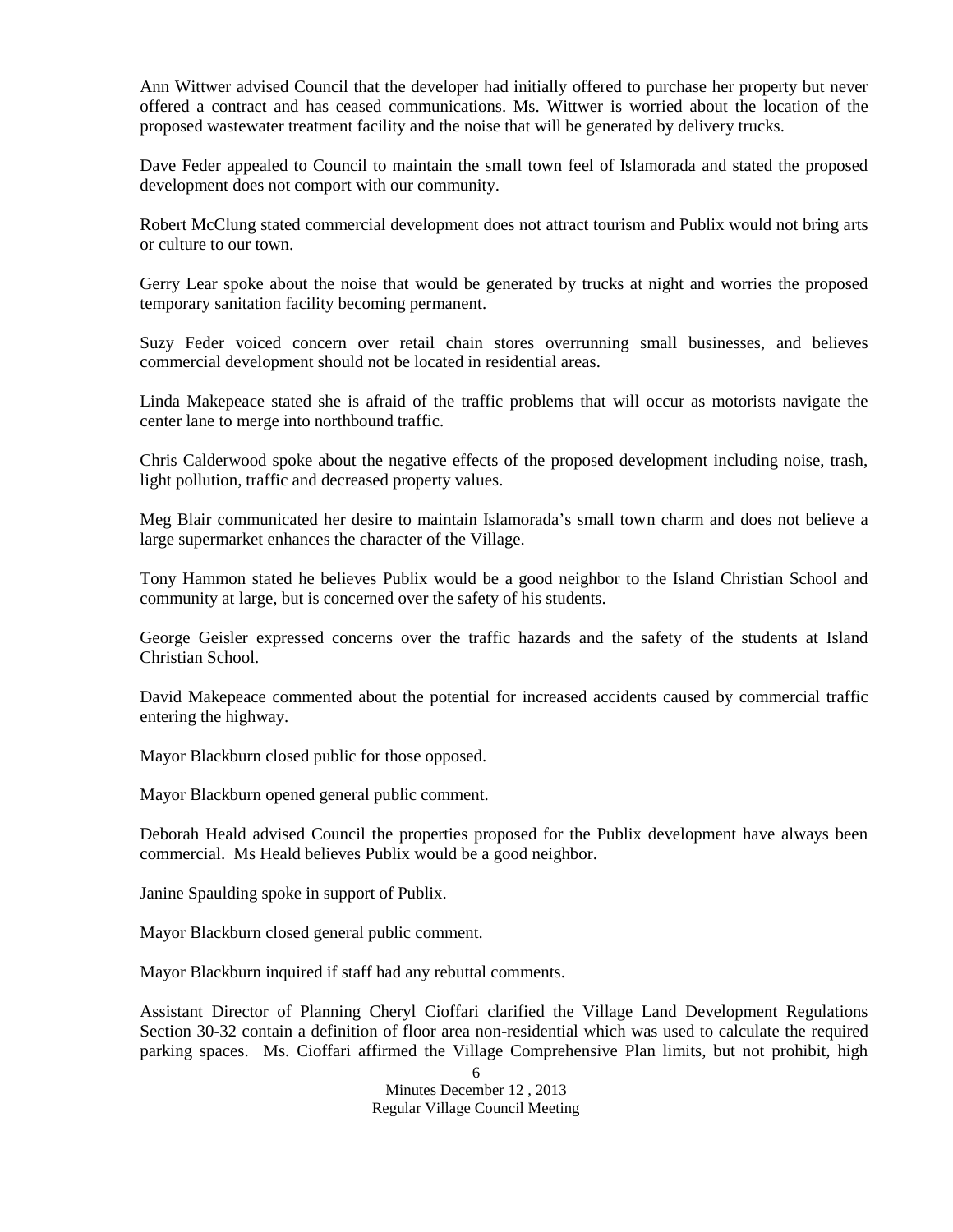intensity uses and the proposed development is within the Highway Commercial zoning district which is the most permissive land use zoning district.

Director of Planning and Development Services Ed Koconis concurred with the interpretation of staff on the definitions in Section 30.

Councilman Purdo inquired about the litigation regarding formula retail.

Village Attorney James White provided clarification of the formula retail ordinance struck down in federal court and advised the Comprehensive Plans and Land Development Regulations were not affected by this ruling.

Council Forster requested staff address the opposition presentation by Mark Alvarez that the development is non-compliant.

Assistant Director of Cheryl Cioffari does not agree with Mr. Alvarez's opinion. The Staff report provided to Council states the proposed development is in compliance with the Comprehensive Plan and Land Development Regulations. Village Attorney Roget Bryan stated legal is in support of the Staff Report.

Vice Mayor Gillis inquired if written approval from the owners of the Fish Bowl is required.

Assistant Director of Planning Cheryl Cioffari advised no written approval from the Fish Bowl is required, as they are not part of the application, but a cross access easement agreement is required as a condition of the approval prior to issuance of any building permit.

Vice Mayor Gillis requested clarification on the status of the temporary wastewater treatment plant, lighting and privacy wall proposed at the development.

Assistant Director of Planning Cheryl Cioffari advised the plans provide for a new temporary wastewater treatment plant, but anticipates it never being built because of the timing of construction and the availability of the Village central wastewater system. The lighting meets all requirements of the Village code and an eight foot wall runs along the property line and follows the crown.

Applicant Bernard Danzansky was invited to the dais to address concerns over the noise delivery trucks generate when backing up. Mr. Danzansky advised the truck's beeping noise while traveling in reverse would be turned off in the early morning hours and the trucks are turned off while unloading.

Councilman Philipson inquired if the developers had met with property owners behind the proposed development. Mr. Danzansky indicated two of the properties behind the development are under contract. An offer was made to the third property owner, Ms. Wittwer, but negotiations were unsuccessful. Mr. Danzansky indicated they still have an interest in purchasing Ms. Wittwer's property at what they would deem as a fair value.

Mr. Danzansky addressed questions brought forward in public comment. The construction period for the project is anticipated to be twelve months, the site wall and all perimeter enhancements will be done before any other work on site, except for demolition, Russell Street improvements will be done at the same time. The proposed sewer plant is temporary, if constructed at all and an eight foot wall with a twenty foot buffer on each side will run along the back property line of the development.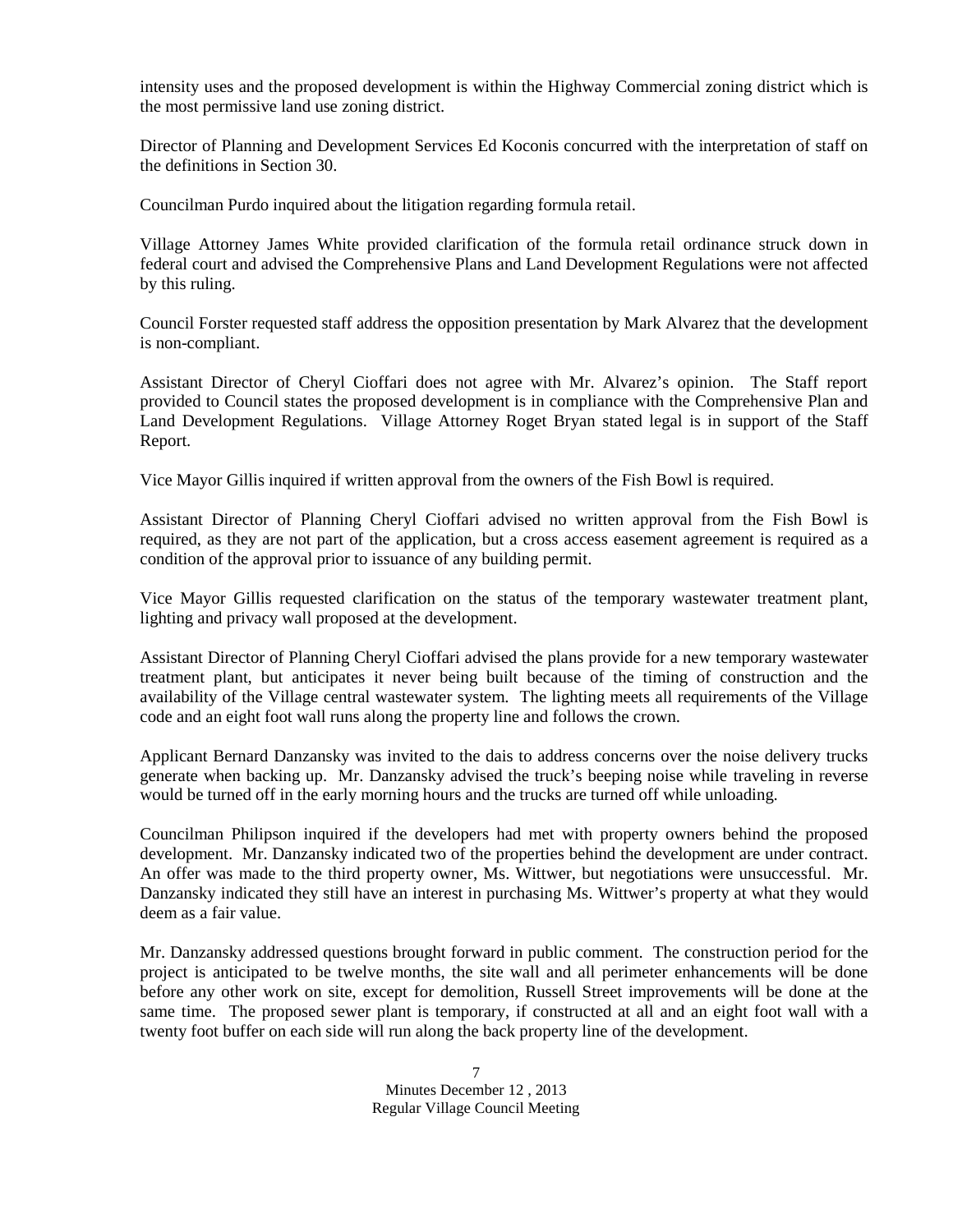Vice Mayor Gillis inquired if Ms. Wittwer's property is not purchased by the developers what type of boundary would be put between that property and the two residential properties currently under contract.

Mr. Danzansky indicated they would install a chain link fence.

Village Attorney Roget Bryan asked for a motion to extend the meeting. Councilman Ken Philipson made a motion to extend the meeting for one hour. Vice Mayor Deb Gillis seconded the motion. All voted in favor.

Councilman Philipson asked what will happen to the residential properties currently under contract.

Mr. Danzansky replied there are no plans for those properties at this time, the lots will remain residential.

Vice Mayor Gillis queried where the trucks would enter to fill the generator tanks.

Mr. Danzansky proposed the trucks would enter on Russell Street and back into the area to fill the tanks; this is the same process that will be used to fill the propane tanks.

Mayor Blackburn requested Chief Abel address the safety concerns of the tanks. Chief Abel indicated the developer addressed all their safety concerns and everything being proposed is to code.

Vice Mayor Gillis inquired on what type of trash compactor is planned and how often it would be picked up.

Mr. Danzansky advised the compactor is a sealed container installed clean, pick up customarily occurs seven to ten days.

Councilman Purdo expressed his concern over early morning traffic and indicated he would like a flashing light installed by D.O.T. for a school zone.

Councilman Purdo inquired if the proposed development satisfies the Village parking requirements.

Assistant Director of Planning Cheryl Cioffari confirmed the development meets the parking requirement

Councilman Philipson expressed concern over beer and wine sales on a property adjacent to a school.

Mr. Danzansky responded that on premise consumption of alcohol is illegal and their application conforms to all state and local laws.

Councilman Forster believes a "No Through Street" street sign should be erected on Russell Street to advise customers there is no side entrance. Councilman Forster echoed concerns that a flashing light should be installed for a school zone.

John Zeger, Kittleson and Associates, stated he would open communications with the D.O.T. for installation of a flashing light for the school zone.

Councilman Philipson requested the developer explore the possibility of moving the propane tanks to the location of the temporary treatment plant.

Vice Mayor Gillis inquired if the fourteen foot wall surrounding the propane tanks were reinforced.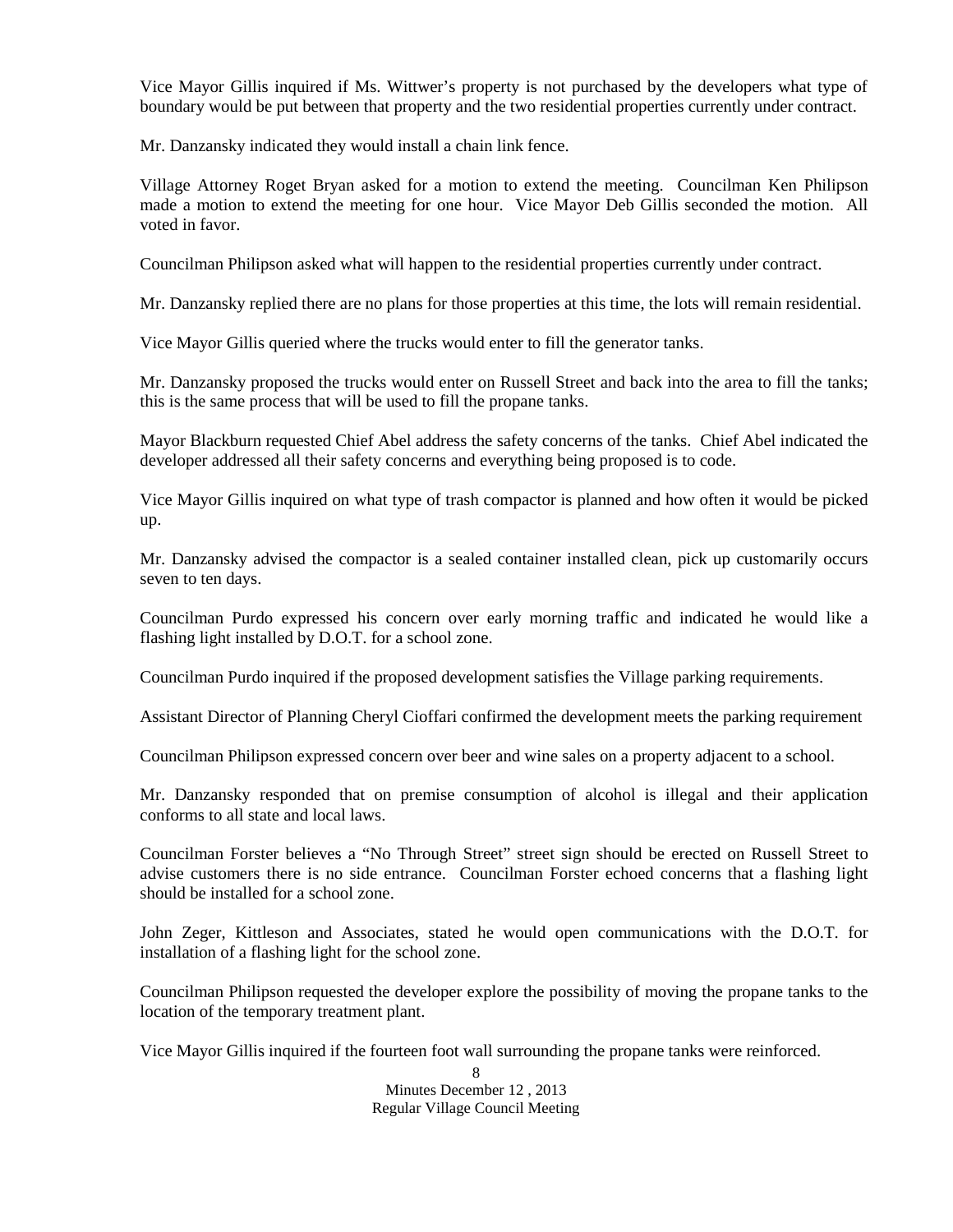Mr. Danzansky responded that it is a filled core concrete block wall.

Councilman Philipson inquired why there wasn't a pharmacy in this store.

Mr. Danzansky indicated the final decision on a pharmacy had not yet been made.

Councilman Forster stated he was unaware the trucks to service the propane and diesel would utilize Russell Street for access; previously he believed Russell Street would only be utilized for pickup of the trash compactor.

Mr. Danzansky assured Council the effects on Russell Street would be minimal. The trucks servicing the propane tanks are no larger than those servicing residential households. Propane tanks are filled once every two weeks and diesel tanks filled quarterly.

Vice Mayor Gillis requested the compactor be dumped once per week.

Staff will add a condition to the Major Conditional Use stipulating the collection of the trash compactor shall occur no less than once every seven days.

Village Attorney Roget Bryan asked for a motion to extend the meeting. Councilman Mike Forster made a motion to extend the meeting for one hour. Vice Mayor Deb Gillis seconded the motion. All voted in favor.

Mayor Blackburn asked for final comments from the applicants and the opposition.

Andy Tobin stated the Planning Director and Planning staff determined the application meets the standards of both the Comprehensive Plan and Land Development Regulations. As no competent or substantial evidence has been provided by the opposition to support its conclusions Mr. Tobin requested Council approve the application.

Tucker Gibbs indicated the Village code requires five parking spaces per one thousand square feet of gross floor area. Village staff made a determination to apply a standard for "floor area, residential" to measure parking requirements. Mr. Gibbs declared forty additional parking spaces are required to meet Village code and the application does not meet the essential requirements of the law.

Mr. Tobin provided a brief rebuttal stating the Planning staff used the definitions in the code to calculate the parking requirements; the Florida Building code definition of gross floor area has no relevance in this calculation.

Planning Director Ed Koconis clarified the definitions used by the Planning Department are the definitions as defined in the Village code.

Mayor Blackburn concluded the public hearing.

Councilman Forster inquired if the Village Attorney agreed with the Planning Department's applicability of the definition.

Village Attorneys James White and Roget Bryan concurred with the Planning Department.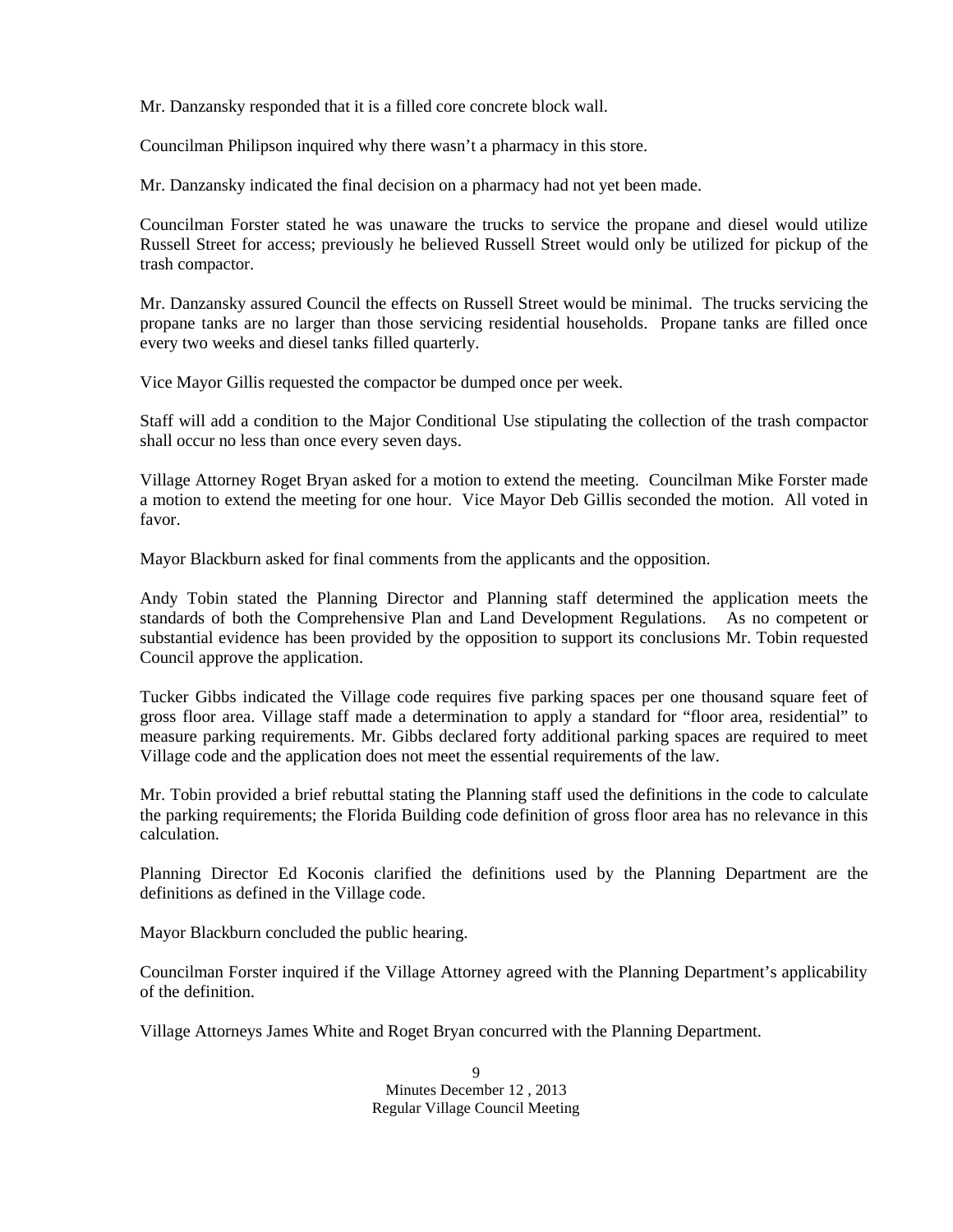Vice Mayor Gillis requested clarification of the conditions of the Major Conditional Use.

Assistant Director of Planning Cheryl Cioffari read the list of conditions to Council.

Vice Mayor Gillis requested a condition added stating the applicant will erect a fence between Lots 13 and 14 if no agreement is reached to purchase the property.

Assistant Director of Planning Cheryl Ciofarri will add an additional condition for installation of a chainlink fence, constructed to the maximum height permissible by Code but not to exceed eight feet between Block Lot 14 and Block Lot 13 of Coral View, Plat Book 3 Page 105, at the Applicant's expense.

Mr. Danzansky inquired if language could be inserted in the cross access agreement that would offer any other suitable arrangement to accomplish the same goal and if the language regarding BPAS could be amended.

Village Attorney Roget Bryan advised the language would be amended to read "a fully executed and effective cross access agreement or other similar or comparable legal instrument."

Village Attorney James White recommended the language regarding BPAS be amended to read "the applicant shall obtain 2,831 square feet of non-residential floor area from the Building Permit Allocation System or TDRs prior to the issuance of any building permit."

Vice Mayor Deb Gillis made a motion to approve the Major Conditional Use. Councilman Dave Purdo seconded the motion. The motion passed 4-1, with Councilman Philipson voting no.

**B.** Resolution - Application for Alcoholic Beverage Use Permit (AB-13-01) by Equity **TAB 8** Development Group LLC

Village Attorney James White read the title or the resolution. Assistant Director of Planning Cheryl Cioffari presented the staff report, indicating the application is in compliance with the criteria for evaluating a request for an alcoholic beverage use permit and recommends approval for the proposed resolution and approval for the alcoholic beverage use permit.

Mayor Blackburn opened public comment for those in favor.

Barnard Danzansky thanked Council for their deliberations this evening.

Mayor Blackburn opened public comment for those opposed; no public comment was offered.

Councilman Forster commented Council should address issuance of alcoholic beverage permits on properties in close proximity to churches at some future date.

Councilman Mike Forster made a motion to approve the Alcoholic Beverage Permit. Vice Mayor Deb Gillis seconded the motion. The motion passed 4-1, with Councilman Philipson voting no.

**C.** Proposed Resolution Approving Affordable Housing Agreement between Islamorada, **TAB 9** Village of Islands and Equity Development Group LLC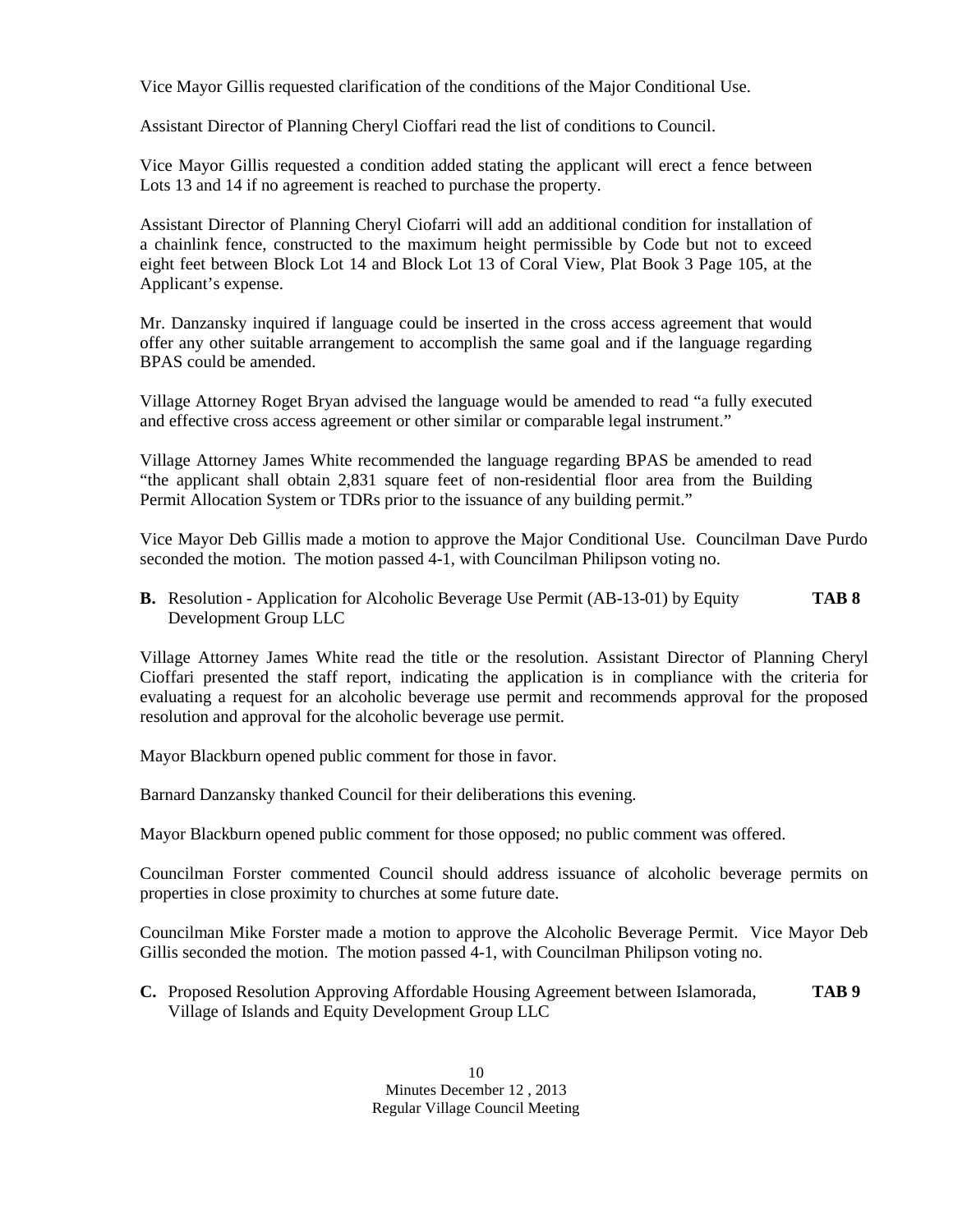Village Attorney James White read the title or the resolution. Assistant Director of Planning Cheryl Cioffari presented the staff report.

Mayor Blackburn opened public comment; no public comment was offered.

Vice Mayor Deb Gillis made a motion to approve the Affordable Housing Agreement. Councilman Dave Purdo seconded the motion. Council voted all in favor. The motion passed 5-0.

Village Attorney James White announced the Quasi-Judicial section of the Agenda is concluded.

#### **XI. ORDINANCES**

**A.** First Reading –Ordinance Amending the Comprehensive Plan Policy 5-1.2.13:10(D) to **TAB 2** Remove Special Approval Allowing a Variance to Extend Docks Beyond the Size Limitations

Village Attorney Roget Bryan read the title of the ordinance. Principal Planner Jeff Stuncard presented the staff report. The Local Planning Agency recommended approval of the ordinance 4-0 at their meeting on December 9, 2013. Staff recommends Council approve the Ordinance on its first reading.

Mayor Blackburn opened public comment.

Jim Belizzi requested the Ordinance be sent back for further review and requested any further business be tabled due to the late hour.

Mayor Blackburn closed public comment.

Councilman Mike Forster stated he believes the Ordinance is too broad stroke and further clarification is required.

Councilman Purdo expressed concern about restricting citizens from building on their own property when they own the bay bottom.

Councilman Philipson indicated he believes the current rules for long docks should be revised.

Vice Mayor Gillis requested clarification of water depth requirements from the D.E.P. and the Village.

Mayor Blackburn suggested the item be tabled to allow staff to consider the concerns brought forward this evening.

Ed Koconis indicated he would meet with the concerned parties and bring back the item at a later date for further direction from Council.

Vice Mayor Gillis inquired if Council could set a hard date to stop accepting applications.

Village Attorney Roget Bryan advised that would not be possible at this time.

Councilman Dave Purdo made a motion to table TAB 2. Councilman Ken Philipson seconded the motion. Council voted all in favor. The motion passed 5-0.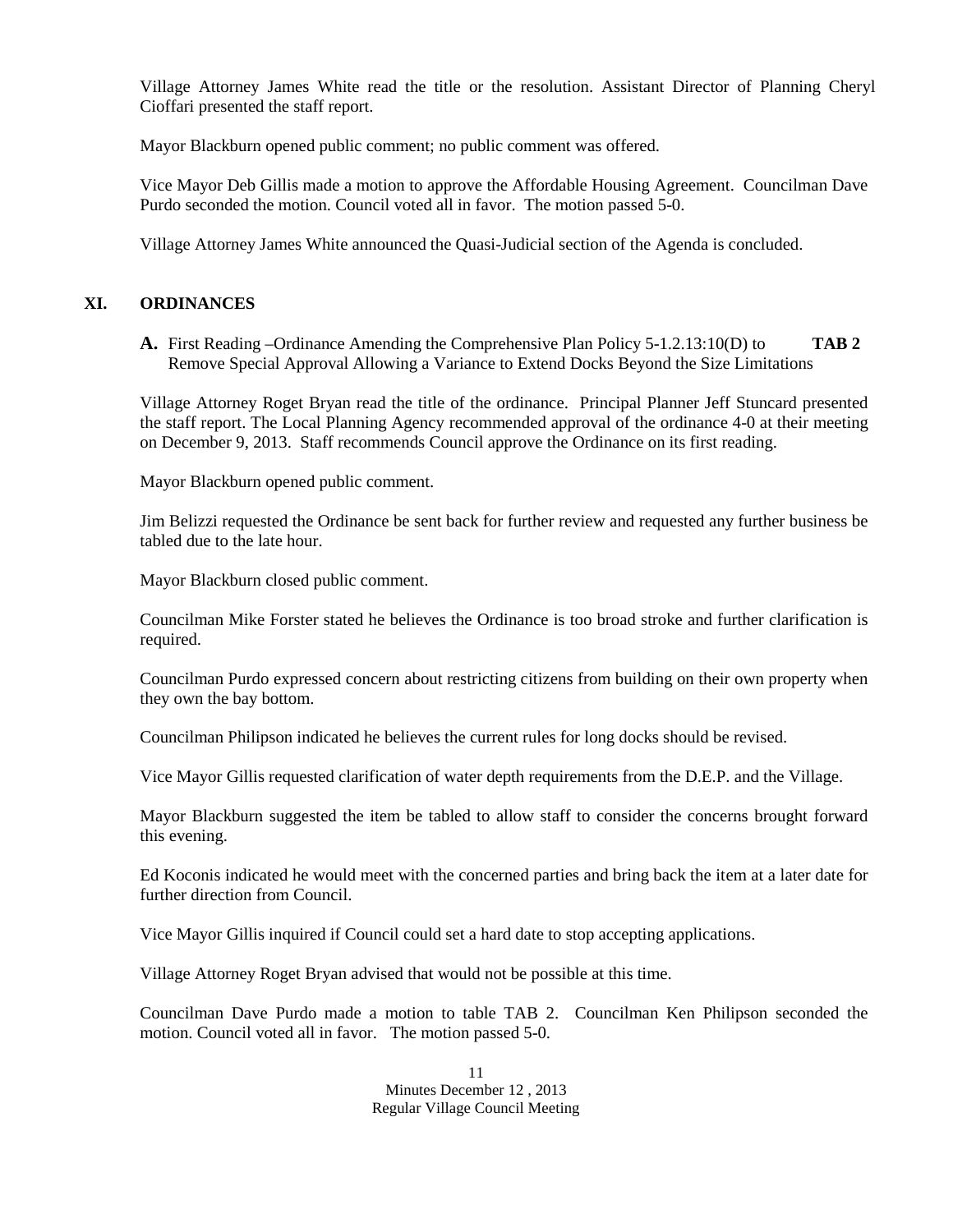**B.** First Reading –Land Development Regulation Amendment Regarding Long Dock Variances **TAB 3**

Village Attorney Roget Bryan read the title of the ordinance.

Councilman Ken Philipson made a motion to table TAB 3. Councilman Dave Purdo seconded the motion. Council voted all in favor. The motion passed 5-0.

**C.** First Reading –Ordinance Amending the Comprehensive Plan Policy 1-3.1.1 Establish a **TAB 4** Building Permit Allocation System (BPAS) by Increasing the Non-Residential Square Footage Allocation

Village Attorney Roget Bryan read the title of the ordinance.

Councilman Dave Purdo made a motion to extend the meeting for one hour. Vice Mayor Deb Gillis seconded the motion. All voted in favor.

Assistant Director of Planning Cheryl Cioffari presented the staff report. The Local Planning Agency recommended approval the ordinance 4-0 at their meeting on November 4, 2013 with the modification of approving an increase of the non-residential square footage allocation to 10,000 square feet. Staff is recommending Council approve the Ordinance, with an increased non-residential square footage allocation of 15,000 square feet on its first reading.

Councilman Forster inquired if a single applicant could receive the entire 15,000 square footage allocation.

Assistant Director of Planning Cheryl Cioffari responded, yes, if the application scored high enough in BPAS it could receive the entire allocation.

Vice Mayor Gillis would like to find a method to distribute the increased square footage allocation to multiple smaller projects.

Director Ed Koconis indicated the Land Development regulations could be amended to include a limitation on the square footage allocation to a single applicant.

Assistant Director of Planning Cheryl Cioffari advised the increase in the BPAS non-residential square footage is to help applicants that have been waiting in the queue, while staff continues to work on how the BPAS functions.

Mayor Blackburn opened public comment.

Jim Belizzi requested Council hear TAB 15 next.

Mayor Blackburn closed public comment.

Vice Mayor Deb Gillis made a motion to approve. Councilman Ken Philipson seconded the motion. Council voted all in favor. The motion passed 5-0.

**D.** First Reading – Ordinance Amending Chapter 30 "Land Development Regulations," **TAB 5** Article IV "Administrative Procedures," Division 11 "Building Permit Allocation System," Section 30-474 "Building Permit Allocation" of the Village Code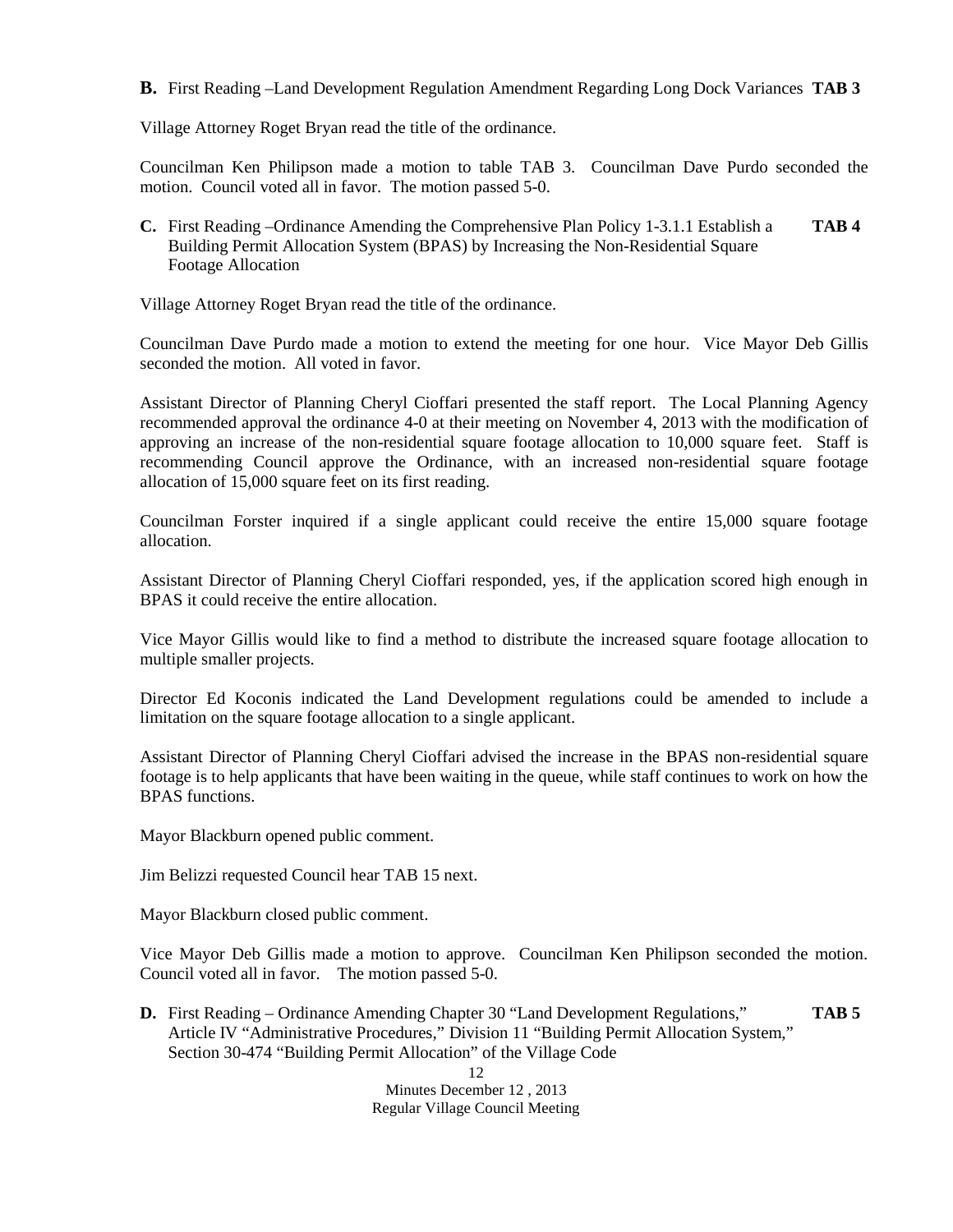Village Attorney Roget Bryan read the title of the Ordinance. Assistant Director of Planning Cheryl Cioffari presented the staff report and recommended Council approve the Ordinance on its first reading.

Mayor Blackburn opened public comment; no public comment was offered.

Vice Mayor Deb Gillis made a motion to approve. Councilman Ken Philipson seconded the motion. Council voted all in favor. The motion passed 5-0.

Councilman Ken Philipson made a motion to hear TAB 15 as the next item. Councilman Dave Purdo seconded the motion. Council voted all in favor. The motion passed 5-0.

#### **WASTEWATER MATTERS**

**C.** Resolution Approving Loan Agreement with STI Institutional & Government, Inc., in an **TAB 15** Amount Not to Exceed \$6 Million for the Paving Project

Village Attorney Roget Bryan read the title of the Resolution. Finance Director Maria Aquilar presented the Staff Report.

Mayor Blackburn opened public comment.

Jim Bellizzi recommended use of ad valorem assessments for the paving project in-lieu of borrowing \$6 million dollars.

Mayor Blackburn closed public comment.

Finance Manager Maria Aguilar advised if the obligation of debt service was tapping out the gas tax funds could be transferred in from discretionary sales tax from the capital projects fund.

Councilman Ken Philipson made a motion to approve. Vice Mayor Deb Gillis seconded the motion. Council voted all in favor. The motion passed 5-0.

**E.** First Reading – Text Amendment to the Definition of Hotel and Motel Room **TAB 6**

Village Attorney Roget Bryan read the title of the Resolution. Director of Planning Ed Koconis presented the Staff Report. Staff recommends Council approve the Ordinance on its first reading.

Vice Mayor Deb Gillis inquired if Steve Kurtz was aware of the proposed changes in the Ordinance.

Director of Planning Ed Koconis indicated Mr. Kurtz was pleased with the progress and understands this is the first step in an ongoing process.

Mayor Blackburn opened public comment; no public comment was offered.

Vice Mayor Deb Gillis made a motion to approve. Councilman Mike Forster seconded the motion. Council voted all in favor. The motion passed 5-0.

# **XII. RESOLUTIONS**

**A.** Resolution Approving the Final Ranking and Recommendation of the Audit Committee **TAB 10**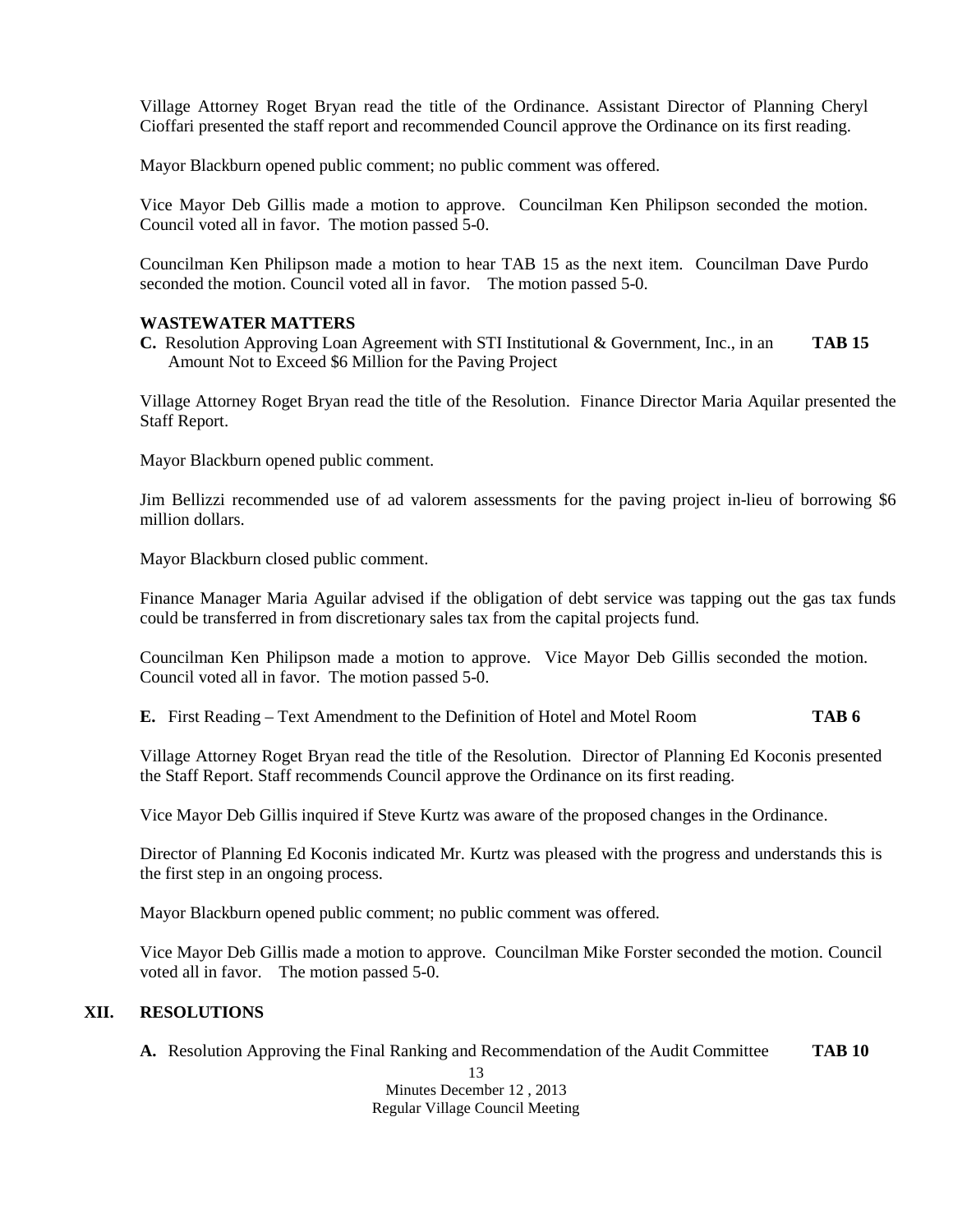and Authorizing the Village Manager to Negotiate a Professional Audit Services Contract for Subsequent Consideration to the Village Council

Village Attorney Roget Bryan read the title of the Resolution. Finance Director Maria Aquilar presented the Staff Report.

Vice Mayor Deb Gillis requested clarification on the term of the agreement.

Finance Director Maria Aguilar indicated the agreement was for one year with up to four yearly renewals.

Mayor Blackburn open public comment; no public comment was offered.

Councilman Dave Purdo made a motion to approve. Councilman Ken Philipson seconded the motion. Council voted all in favor. The motion passed 5-0.

**B.** Resolution- Approval of the Residential Building Permit Allocation System Ranking and **TAB 11** Awards Quarter 4 of 2013

Village Attorney Roget Bryan read the title of the Resolution. Director of Planning Ed Koconis presented the Staff Report, recommending allocations for the top six market rate applicants.

Mayor Blackburn opened public comment; no public comment was offered.

Vice Mayor Deb Gillis made a motion to approve. Councilman Dave Purdo seconded the motion. Council voted all in favor. The motion passed 5-0.

**C.** Resolution - Florida Small Cities Community Development Block Grant Program **TAB 12** Establishment of a Citizen's Advisory Task Force

Village Attorney Roget Bryan read the title of the Resolution. Planner Jay Berenzweig presented the Staff report recommending Council establish a Citizen's Advisory Task Force.

Vice Mayor Deb Gillis requested Staff confirm the date that Applicants may begin applying for grant funds.

Mayor Blackburn opened public comment; no public comment was offered.

Councilman Ken Philipson made a motion to approve. Councilman Mike Forster seconded the motion. Council voted all in favor. The motion passed 5-0.

#### **XIII. MOTIONS**

There were no motions on the Agenda.

# **XIV. WASTEWATER MATTERS**

**A.** Wastewater Project Update **TAB 13**

Tom Brezinski provided the Wastewater Project updated. Testing continues on the force main to Key Largo, the area between Tavernier Creek and MM 100 is expected to be one hundred percent complete by January, from Tavernier Creek to NPK the re-pump station is installed and is being tested, from the NPK re-pump to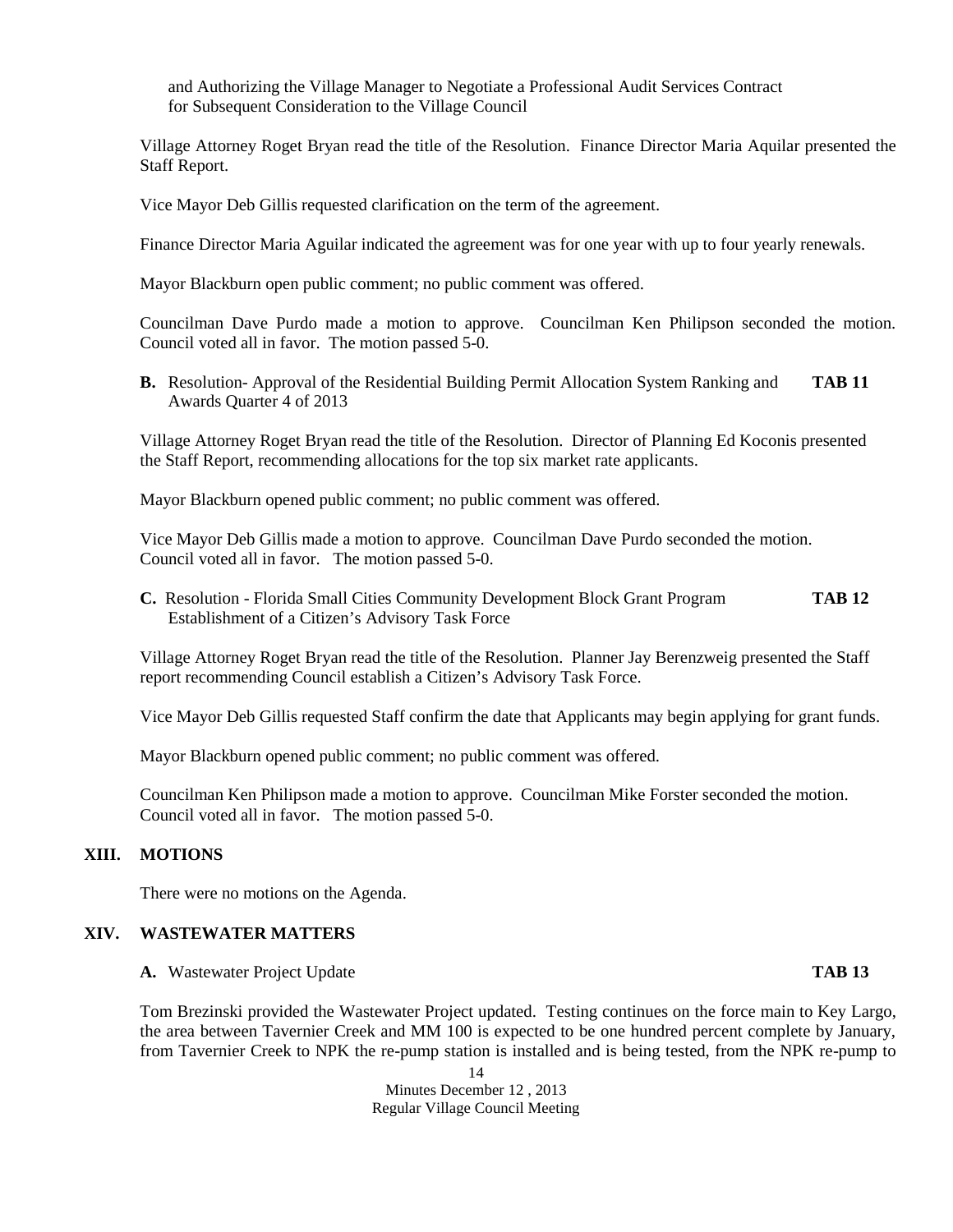MPK is eighty five percent complete. At the MPK vacuum pipe station north the process has begun to dig pipe to connect to the Key Largo Wastewater Treatment Plant. Construction of the SPK force main continues on Windley Key. Construction in Venetian Shores is expected to begin at the end of the first quarter, 2014. The Snake Creek crossing is complete. Paving is progressing on schedule. The permit for the force main for the LMK force main has been applied for from FDOT.

Mayor Blackburn inquired when pumping to Key Largo would begin.

Mr. Brezinski responded June, 2014.

Councilman Dave Purdo requested to see time sheets for the construction inspectors.

**B.** Resolution Approving Amendment #2 to State Revolving Fund Loan Agreement **TAB 14** #WW882020

Village Attorney Roget Bryan read the title of the Resolution. Finance Director Maria Aquilar presented the Staff Report.

Finance Director Maria Aguilar reported to Council that staff from D.E.P. came to the Keys in November to conduct inspections and site visits on projects being funded with S.R.F. funds and Mayfield Grant funds. Mr. Banks from the D.E.P. was very impressed by the record keeping and documentation available. Mr. Banks indicated the documentation provided was the most organized and complete he had ever experienced and credited Gene Hoffman, Ariana Lawson and Greg Tindle.

Mayor Blackburn opened public comment; no public comment was offered.

Councilman Ken Philipson made a motion to approve. Vice Mayor Deb Gillis seconded the motion. Council voted all in favor. The motion passed 5-0.

# **XV. MAYOR / COUNCIL COMMUNICATIONS**

**A**. Discussion Regarding Amending the TDR Ordinance providing that TDRs arising out of the re-development of those projects exempt from the moratorium against conversion of existing transient dwelling units/uses into non-transient dwelling units/uses (Tropic Air Resort, Golden Key Motel/Shoreline Motel, Tropical Reef Resort, and Star of the Sea of Islamorada) may be transferred as either transient TDRs or non-transient TDRs (Councilman Purdo)

Councilman Purdo withdrew his item.

- **B.** Discussion of a Session on Ethics and Sunshine Law for all Committee Members (Councilman Philipson)
- **C.** Discussion on a Session for Strategic Planning (Councilman Philipson)

Councilman Philipson recommended the Village hire a moderator to conduct a training session for Committee members on Ethics and the Sunshine Law and a separate session to address Strategic Planning in the Village

Vice Mayor Blackburn agreed an instruction session is a good idea and directed staff to bring back options to conduct a training sessions for the Sunshine Law and options for the Strategic Planning Session.